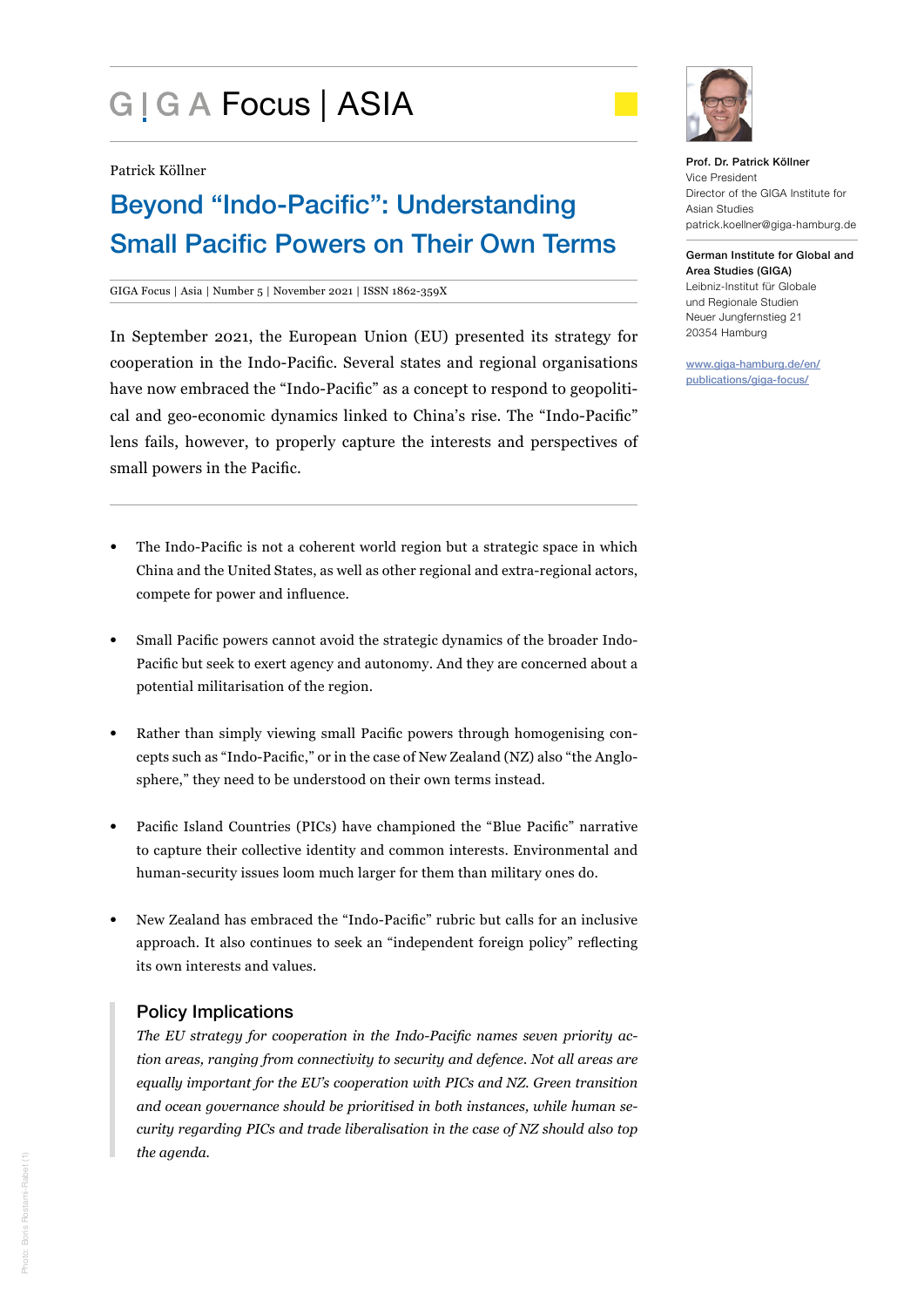### The Rise of the Indo-Pacific

Until the early years of the twenty-first century the term "Indo-Pacific" was only known to marine biologists studying the fish and mammals traversing the Pacific and Indian Oceans. Today, the term can be found in many official documents, most recently in the European Union's strategy for cooperation in the Indo-Pacific (EU 2021). The term "Indo-Pacific" has come to supplant in many ways its older "Asia-Pacific" predecessor, which epitomised the age of accelerated globalisation and economic interdependence centring on that region. The principal organisation of that previous age was the Asia-Pacific Economic Cooperation (APEC) established in 1989 to promote growth and regional economic integration. The "Indo-Pacific," on the other hand, stands for a new era shaped by geopolitical and geo-economic dynamics linked to the rise of China. Its main institutional expression has been the Quadrilateral Security Dialogue (Quad) which brings together the United States, Australia, Japan, and India, engaging in dialogues, military exercises, and broader foreign and security policy cooperation. In the following, I trace the rise of the "Indo-Pacific" concept before discussing why it does not sufficiently capture the interests and perspectives of small powers in the Pacific.

The term "Indo-Pacific" had been used by strategic thinkers in India and Australia since the early years of the new century. It was later developed by governments in Delhi, where the term aligned with Prime Minister Narendra Modi's "Act East" policy, and in Canberra, where it was first employed in a 2013 Defence White Paper referring to Australia's two-ocean strategic environment centring on Indonesia. These early adopters were followed by Japan, whose PM Shinzō Abe had already spoken during a visit to India in 2007 about the confluence of the Pacific and Indian Oceans. Policy-relevant ideas later crystallised in Japan around the vision of a "Free and Open Indo-Pacific" (FOIP). There are three important dimensions to this policy: First, balancing: that is, developing a stable, multipolar equilibrium in the region that can accommodate both a rising China and the previously hegemonic US. Second, connectivity: building and improving infrastructure in the region and better connecting the Indian and Pacific Ocean parts of it too. And, third, orderbuilding: emphasising the importance of maintaining commonly accepted rules and norms of interstate behaviour (Envall 2020: 69–71).

In all three countries, the Indo-Pacific is understood as an emerging, multipolar mega world region that matters profoundly not only in economic and demographic terms but also – given China's rise and the diverse responses to that – in geostrategic ones too. The Indo-Pacific was always primarily a strategic initiative responding to the challenges posed by China's rise. The basic idea has been to expand the relevant strategic space by embracing also the Indian Ocean region and India's capabilities, thus making it very difficult for China to dominate this newly conceived space. The eminent International Relations scholar Amitav Acharya notes (in Stimson Center 2021) that imperialists coined the term "Far East" while nationalists in pre– and post–World War II China, India, Vietnam, and elsewhere rallied around the term "Asia." "East Asia" has been the term of choice for culturalists, while economists did much to promote the concept of the "Asia-Pacific." "Indo-Pacific" is, then, the term brought to life by strategists.

In the US, the "Indo-Pacific" entered the foreign policy lexicon in 2010, when it was used in publications and speeches foreshadowing the US "pivot" to the region.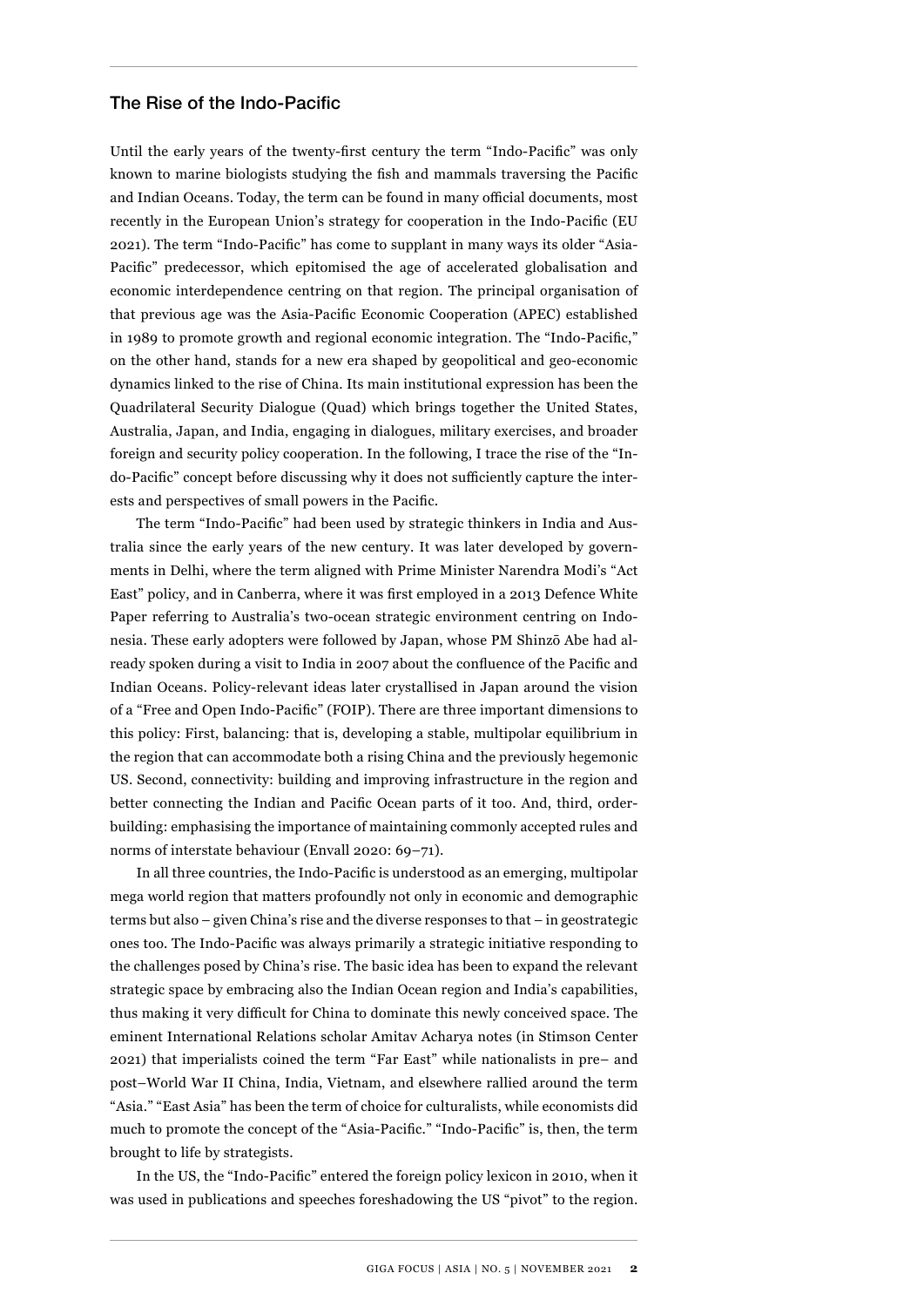The latter included a strengthening of strategic relations with India and Australia as well as an improvement of ties with secondary powers such as Vietnam. Under the Donald Trump Administration, the US followed Japan's lead and mainstreamed the FOIP as a policy concept in 2017. The Trump team then adopted in 2018 a national security strategy for the Indo-Pacific and renamed its former Pacific military command the "US Indo-Pacific Command" (see Figure 1 below). So far, the Joe Biden administration's foreign policy suggests that the Indo-Pacific will assume even greater significance going forwards. The announcement of the AUKUS agreement in mid-September 2021 between the US, the United Kingdom, and Australia on supplying nuclear-powered submarines to the latter and on sharing other advanced technology relevant for security purposes is testimony to that.

Other states and regional organisations have also embraced the term "Indo-Pacific" in recent years – adding yet more subtle as well as different shades of meaning to it. Led by Indonesia, the Association of Southeast Asian Nations adopted the term in 2019 in its "ASEAN Outlook on the Indo-Pacific" with a view to safeguarding its claim to centrality in regional affairs. Meanwhile, some European states published strategy and policy papers outlining their approaches to the Indo-Pacific. France, which has overseas territories in both the Indian and Pacific Oceans, started the process in 2018. Germany and the Netherlands followed suit in 2020, foreshadowing the new EU strategy on cooperation in the Indo-Pacific. Finally, policy circles in the UK see the emergent Indo-Pacific as an opportunity to develop commercial ties and, more generally, as an important area for engagement in the country's quest to reinvent itself as "Global Britain."



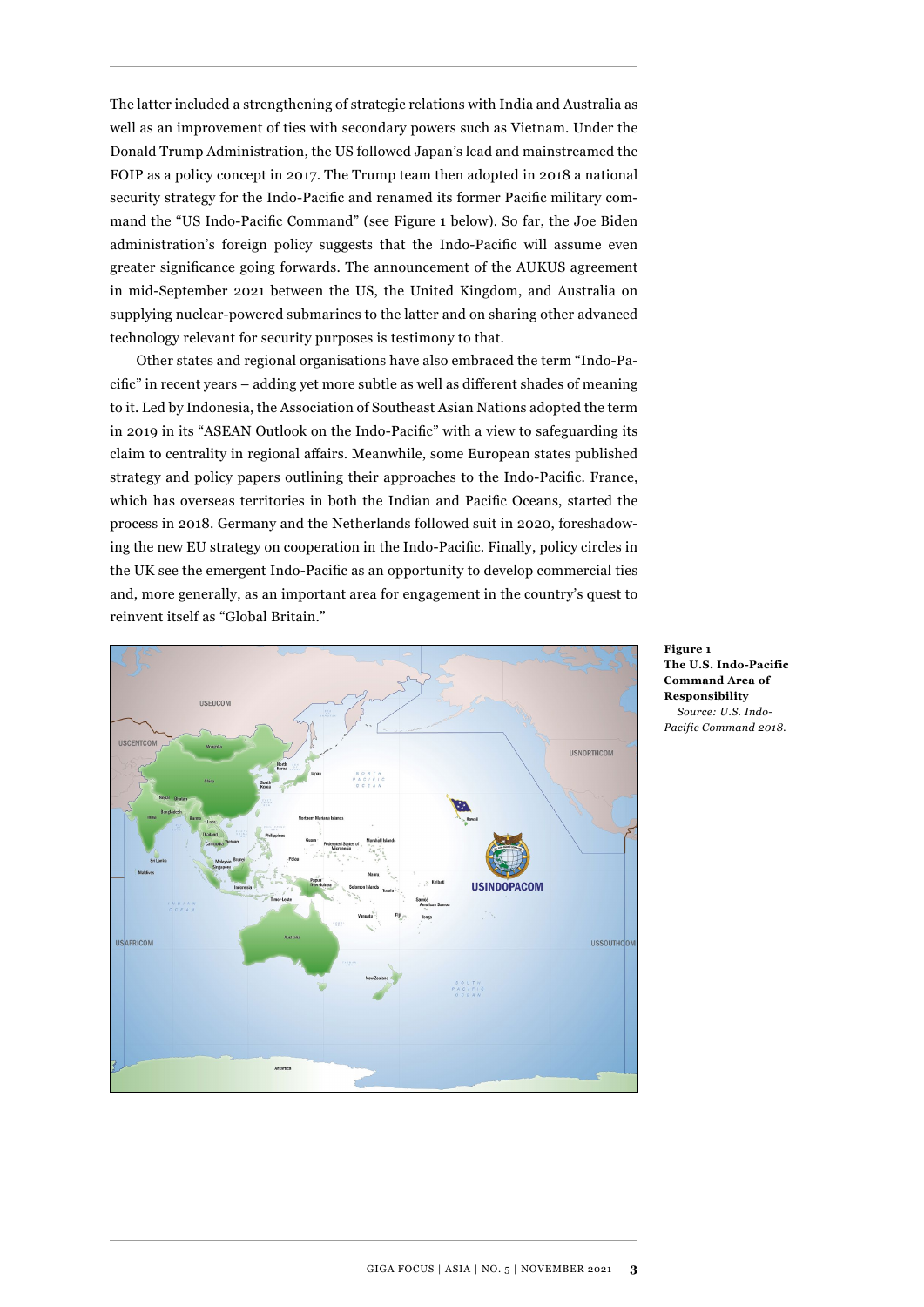## Implications of the Indo-Pacific Concept

Notably, the different existing concepts of the "Indo-Pacific" are all based on specific political intentions and interests. The term is therefore never merely descriptive or used without connotations (Heiduk and Wacker 2020: 8). The Indo-Pacific is certainly not a coherent world region that can be clearly demarcated. Tellingly, existing maps of the Indo-Pacific diverge in terms of the region's exact geographical scope. Where the notion of the "Indo-Pacific" makes its contribution, Nick Bisley (2020: 218) argues, is as a means to organise policy in a climate of geopolitical contestation. The way policymakers define and imagine regions can affect, among other things, the allocation of resources and high-level attention paid, the prioritisation of security partners among different possible countries, as well as the membership and agendas of regional institutions.

Strategic priorities concerning the Indo-Pacific vary among state actors – Japan, for example, has prioritised multilateral free trade agreements (FTAs), whereas India is much more ambivalent in this regard. But they all highlight important and growing economic and security-related connections between the Pacific and Indian Ocean regions. And what they all have in common is the idea that the Indo-Pacific should not be China-dominated but rather a diverse, multipolar space whose different parts are respected. Not all states and regional entities employing the "Indo-Pacific" rubric would agree, however, the main aim is to "resist" – or, for that matter, "contain" – China. Some of the current visions are more inclusive than others.

To sum up: The "Indo-Pacific" label captures a huge and contested strategic space affected by a host of geopolitical and geo-economic dynamics – but also by shared challenges that do not respect borders (think COVID-19 and climate change). What happens in the orbit of this economic and strategic centre of gravity is of vital interest not only to countries in the Indo-Pacific themselves but also to other actors with global interests. While the relationship between the US and China will be a major factor in shaping the strategic environment in the Indo-Pacific in the years ahead, other countries and regional entities are also exercising influence in this emerging strategic space. Power- and influence-related rivalry, competition and cooperation will be visible in different measures in areas ranging from security and defence policy to economic and trade policy, cultural policy and climate policy, not to mention infrastructure- and connectivity-related policy as well. While the great powers in particular harbour a certain preference for bilateral approaches and hub-and-spoke-like arrangements, small powers and some middle powers have a clear-cut inclination towards multilateral approaches and arrangements based on shared norms and rules of engagement instead.

## Understanding Small Powers in the Pacific: Beyond "Indo-Pacific"

The Indo-Pacific needs to be navigated not only by the US and China, regional powers like Japan and India, or by middle powers like Australia and Vietnam. A host of small powers like New Zealand (NZ) and other members of the Pacific Islands Forum (PIF), which also includes the French overseas territories of New Caledonia and French Polynesia, also need to come to grips with it too. NZ and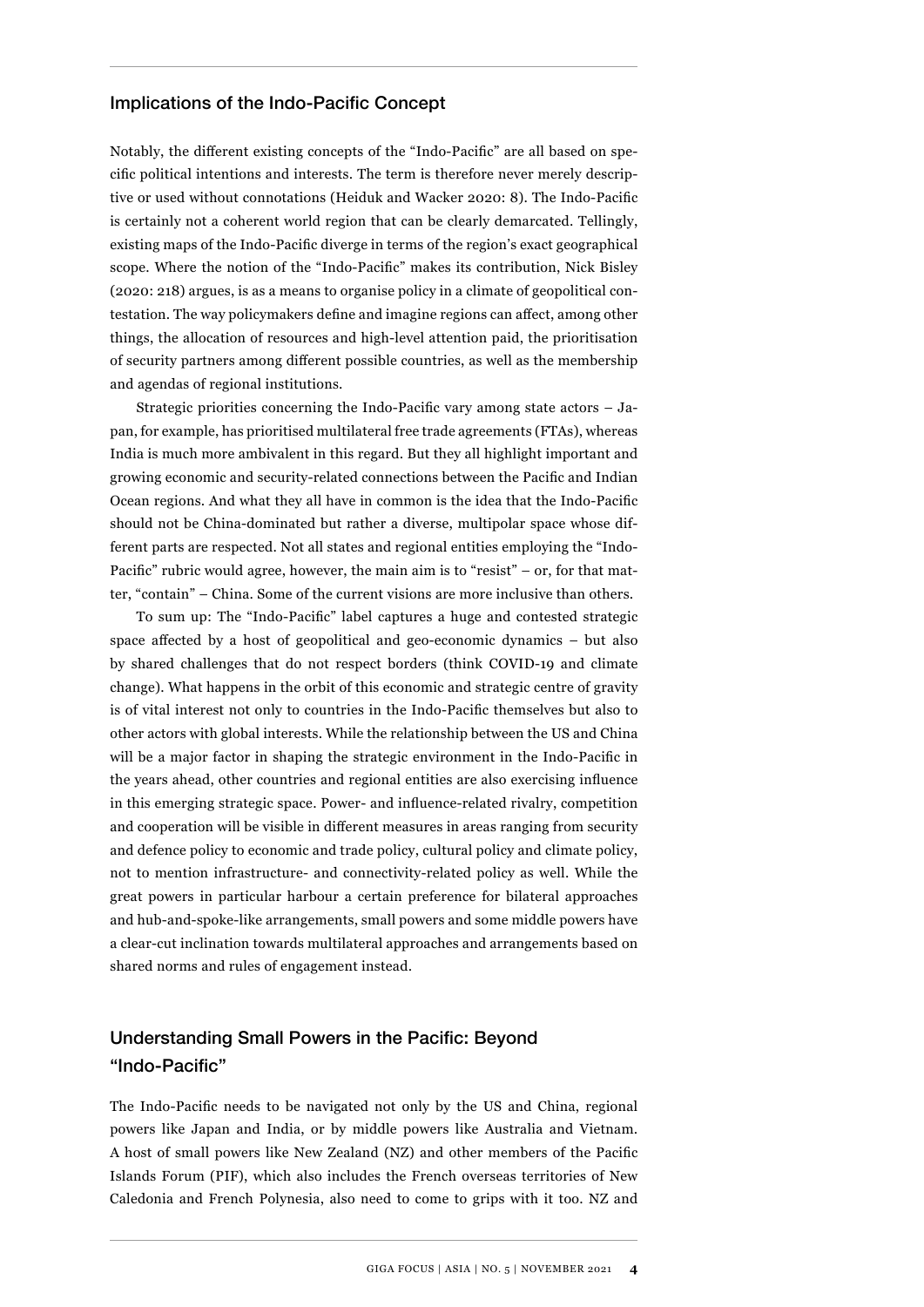Papua New Guinea aside, these small Pacific powers are microstates with populations of (often far) less than one million but large maritime Exclusive Economic Zones (EEZs). They all belong to the PIF, which was shaken in early 2021 by the announced exit of its five Micronesian member states (Köllner 2021). After the end of the Cold War the Pacific was considered a strategic backwater. This would change with China's increased regional presence from the middle of the first decade of the new century and the responses of the traditional regional powers Australia and NZ to this development (Köllner 2020). The US is also seeking to tighten links with northern Pacific states by renegotiating relevant Compacts of Free Association. It has also strengthened its military presence on Guam, a US territory in the Pacific. Washington views the Pacific region as playing a critical role in helping to preserve the FOIP.

## Pacific Island Countries: Pursuing a "Blue Pacific" Strategy

Yet, small Pacific powers do not view their regional environment and the challenges it faces through the same lens the US does. PICs have not embraced the "Indo-Pacific" label. They are concerned that geostrategic competition is being recast under this rubric and that the "Indo" gets privileged over the "Pacific" (Taylor 2018). Time and again PICs have argued that the single-greatest security threat to the region is not China but climate change – as also noted by the 2018 Boe Declaration on Regional Security coming out of the PIF summit in Nauru. Fijian Rear Admiral Viliame Naupoto captured this reality well when he suggested some years ago that, metaphorically speaking, there were three elephants fighting for influence in the Pacific: China, the US, and climate change and that of these three, climate change was winning (Sachdeva 2019). The Boe Declaration also affirmed an expanded concept of "security" that includes environmental security as well as human security – which relates to needs and vulnerabilities in terms of education, gender, health, human rights, and good governance (PIF 2019).

PICs do not view themselves as threatened in a military sense. And they do not want to be treated as pawns in some strategic game being played out in the Pacific and the wider Indo-Pacific. Not all but many of them see China's increasing presence in the region as providing welcome opportunities for political and economic engagement beyond what traditional regional powers have to offer. PICs have sought to exert agency in dealing with both traditional and new regional powers, but also on the global stage. Climate change negotiations come to mind here, but there is also the broader context of PICs' "New Pacific Diplomacy" consisting of collective action in the pursuit of shared interests across a range of issue areas also including ocean governance, seabed mining, sustainable development, decolonisation, and trade.

The strategic narrative that PICs came up with in 2017 seeks to counter their image as small and isolated nations somewhere in the Pacific. Based on their idea of a "Blue Pacific," they have sought to develop a collective pan-Oceanic identity and to capture their shared interests as custodians of that space. The Blue Pacific narrative builds on reconceptions by key thinkers such as Epeli Hau'ofa of the Pacific as a vast but interconnected sea of islands. It seeks to convey the message that PICs are strategically important ocean states with special responsibility for a new "Oceania"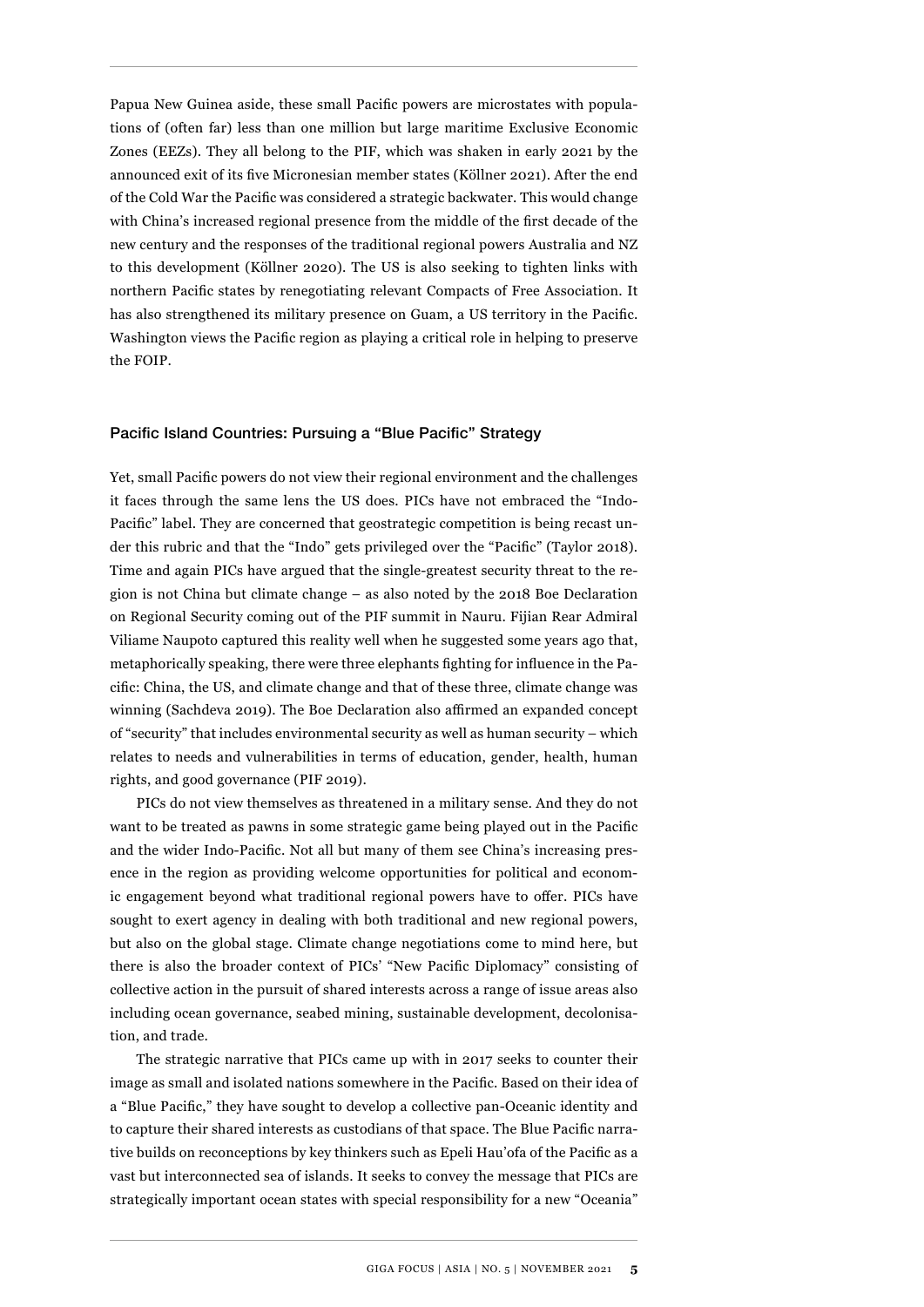that provides not only vital resources to the PICs themselves but also to the entire planet (Taylor 2018).

Sustainable ocean governance, including policies to address illegal, unreported, and unregulated fishing activities, is of vital importance for PICs. Climate change is another topic of the utmost importance to them. Global warming leads to more frequent and intense cyclones, the loss of coral reefs, ocean acidification, and coastal inundation. It also affects the movement of and access to important fish stocks, including the world's largest reserves of tuna. The climate change-induced rise in sea levels poses an existential threat to small low-lying atolls and islands in the Pacific, such as those belonging to Kiribati – which calls the world's twelfth-largest EEZ its own. Rising sea levels will lead to the increasing displacement of people and raise legal questions about the longer-term validity of existing EEZs. Such key challenges can only be addressed collectively, requiring not only regional solidarity but also effective cooperation with international partners.

#### New Zealand: Embracing the Indo-Pacific on Its Own Terms

NZ is a self-identified Pacific state with strong cultural and other links to the wider region. The country is a small power on the global stage but a regional one in the (South) Pacific. The increasing relevance of strategic considerations in the Pacific Islands region has led to heightened interest on the part of the EU and the US in working with NZ, especially so as the latter is considered a "like-minded" partner given its strong credentials as a liberal democracy. Yet seeing NZ solely or predominantly through the strategic lens of the "Indo-Pacific" would be short-sighted. Of dubious value are also other catch-all conceptual lenses sometimes used to make sense of NZ's identity and foreign policy interests – whether it is "Five Eyes," a collective intelligence-sharing network also involving the US, the UK, Canada, and Australia (see Young 2021), or the broader "Anglosphere." This imagined community of English-speaking countries was recently evoked again in French commentary on the AUKUS agreement (Kaufmann 2021). Finally, there is a tendency to lump NZ together with its neighbour and ally Australia, as if the two were but inseparable twins.

Of course, the alliance with Australia is of great strategic importance to NZ. The two countries are also closely integrated economically and have teamed up on numerous occasions both on the regional stage and beyond. Still, the way NZ understands its place in the world and the perspectives its foreign policy actors have on regional affairs are not identical with those of Australia, a middle power with a different geographical setting and that is militarily allied to the US. And while there are plenty of historical, cultural, and institutional bonds between English-speaking countries, the "Anglosphere" is hardly the cohesive global actor some of its proponents – or, for that matter, conspiracy theorists – would have it be. The tendency to view small powers through some form of broad lens is thus problematic – they need to be understood on their own terms. Such an approach should not mean idealising "the other," as Amrita Narlikar (2016: 7) notes, but allows instead policy differences to be recognised.

What are these own terms, then, in the NZ case? And, how does the current government approach the Indo-Pacific? Up until mid-2018, NZ's response to the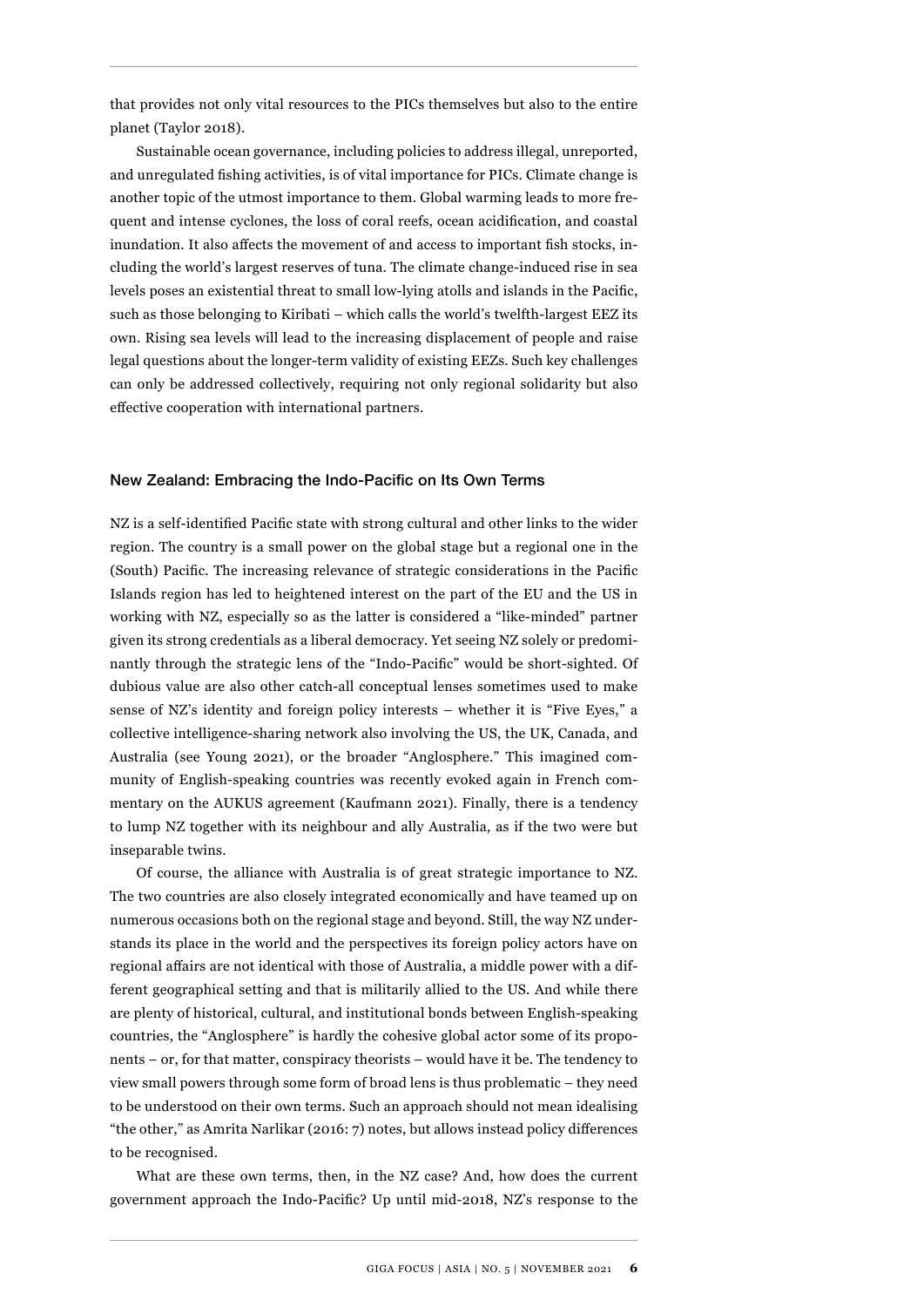emerging "Indo-Pacific" concept was one of caution. "Asia-Pacific" remained the government's term of choice when referring to the country's broader regional environment. This terminology made, indeed, eminent sense to NZ because it captured well the country's long-standing championing of multilateral approaches to dealing with cross-cutting issues both in the region and beyond. It also reflected NZ's strong focus on trade issues. In fact, the NZ economy has benefitted greatly from the growing economic interdependence that characterised the erstwhile age of the Asia-Pacific. Befitting NZ's pronounced "trade first" approach to foreign policy, consecutive governments in Wellington have spearheaded several FTAs at the bilateral, plurilateral, and regional levels since the 1990s, seeking to surf the waves of globalisation emanating from the Asia-Pacific. Last but perhaps not least, the "Pacific" part of the "Asia-Pacific" term nicely captured NZ's own place and role in the region – much more than the simpler "Asia" would have done.

However, the "Golden Weather" period encapsulated by the "Asia-Pacific" rubric came to an end over the course of the last decade. It has been replaced by a stormier regional and global environment characterised by a new prominence of geopolitics and the advent of a number of geo-economic designs. The latter started with China's Belt and Road Initiative (BRI), which in turn led the US and others to come up with counter-initiatives often couched in terms of "connectivity." Whereas the conservative NZ government led by PM John Key (2008–2016) signed up to the BRI, the current Labour-led government under PM Jacinda Ardern has been more circumspect in terms of following through on this. It also embarked on a "Reset" of relations with the Pacific, signalling to PICs and China but also the US and the wider world its intention to engage more in and with the region (Köllner 2020).

In late 2018 the NZ government also started to use the "Indo-Pacific" nomenclature. In a foreign policy speech given in July 2021, Ardern identified the Pacific as NZ's "home," "the region we most squarely identify with," differentiating it from the Indo-Pacific as "the wider home for New Zealand" (2021: 7, 8). The PM stressed that while NZ welcomed the concept of the "Indo-Pacific" region, it did so based on fundamental principles such as respect for rules (consistent with international law) and for sovereignty, openness (in terms of trade, investment, movement of people, and supply chains), inclusivity (being open to all regional countries), and transparency (concerning foreign policy objectives and border-crossing initiatives). Success in addressing common challenges in the Indo-Pacific depended on "working with the widest possible set of partners," Ardern (2021: 8) emphasised. Interestingly, this somewhat ambiguous comment can be read to include both the People's Republic of China (PRC) and Taiwan.

As the speech makes clear, the NZ government shares with other countries concerns about power-based approaches to territorial disputes in the South China Sea. It has also become concerned about risks to PICs' sovereignty due to China's growing regional involvement (especially in terms of loans and debt). Finally, NZ would like China to be more upfront about its foreign policy and BRI-related goals. On the other hand, wholesale confrontation with China is not something that NZ would like to be part of. Ardern's vision of the "Indo-Pacific" is more one of cooperation than one centred on US–China strategic competition. NZ's interests as a trading nation come through in Ardern's call for an inclusive and economically open Indo-Pacific. And like other Pacific leaders, she has on several occasions spoken out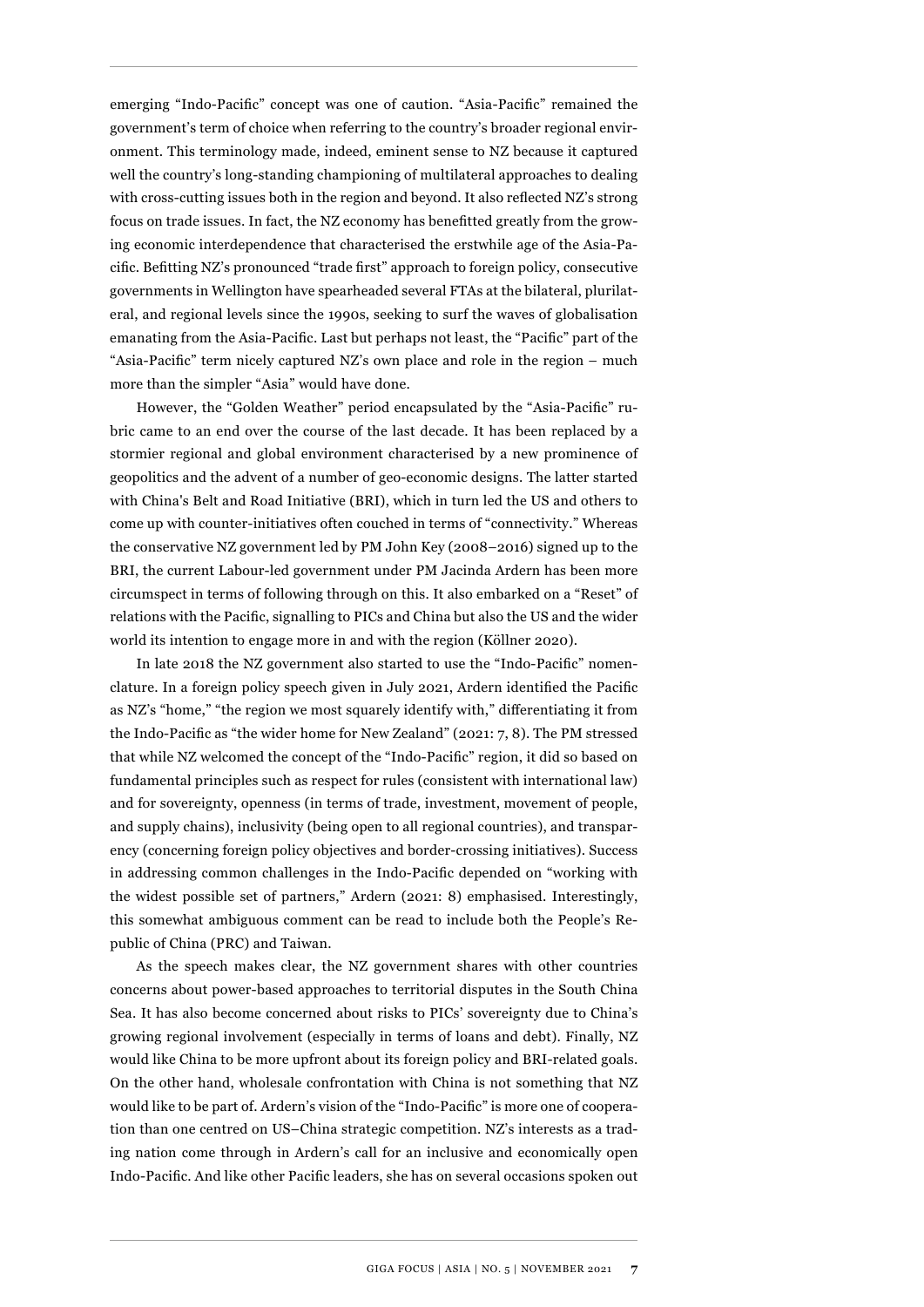against a militarisation of the region – a message directed perhaps not only at China and PICs themselves but also at NZ's partners in Canberra and Washington too.

As a small power, NZ has often had to engage in careful diplomatic balancing acts when dealing with big powers. Such balancing acts do not, however, imply neutrality or keeping mum where core values are concerned. Indeed, the NZ government has in the past two years called out – usually in concert with others, but not necessarily as part of Five Eyes let alone the Anglosphere – unacceptable Chinese behaviour as it perceives it – be it with respect to diminishing political freedoms in Hong Kong, denied World Health Organization membership for Taiwan, or human rights abuses against the Uighurs. Like other governments, it has alerted domestic companies to the risks of overreliance on the Chinese market and the need for diversification. NZ might also, on occasion, join hands with the Quad as part of some "Quad Plus" initiative.

Still, NZ governments will try not to be dragged into US–China strategic competition and to follow, as long as possible, an "independent foreign policy." The term was used in the early 1970s, at the height of the Vietnam War, by then PM Norman Kirk to refer to a foreign policy that expressed NZ's ideals and reflected its national interests – in other words, a foreign policy that would not blindly follow that of its (then) allies, the US and Australia. The term still implies that NZ governments make foreign policy decisions based on their own assessment of situations, considering the costs and benefits of different policy options and trying to choose the one that best aligns with NZ's own values and interests. Of course, an "independent foreign policy" in alignment with NZ's own national interests will always to a certain extent be whatever the government of the day makes out of it. While the Labour Party has traditionally emphasised international liberalism, the National Party has prioritised material interests instead. This should, however, not distract from the bipartisan support that both NZ's long-standing nuclear-free policy and the strong trade focus of foreign policy enjoy across the parliamentary aisle. NZ's partners who want to make sense of the country's foreign policy behaviour will need to be aware of such principles.

## Policy Implications

Homogenising conceptual lenses such as the "Indo-Pacific" do not capture well the interests and perspectives of small powers in the Pacific, especially so if it is just seen as a strategic space for zero-sum US–China competition. Understanding small powers in the Pacific on their own terms will enable EU and other policymakers to better assess the possibilities as well as limits of cooperation with these states. The EU's new strategy for cooperation in the Indo-Pacific, a vast region understood as "spanning from the east coast of Africa to the Pacific Island States" (EU 2021: 1), forms a welcome basis for intensified cooperation with partners, especially "likeminded" ones, making up this global fulcrum. The offer of cooperation will be particularly welcomed by states in the Indo-Pacific that do not want to choose between the US and China and that are interested in exploring options that genuinely help expand their menu of choices.

The EU strategy for cooperation in the Indo-Pacific has been portrayed as an expression of the will of the EU and its Commission led by President Ursula von der Leyen to be a geopolitical actor on the global stage. Clearly the unfolding geopoliti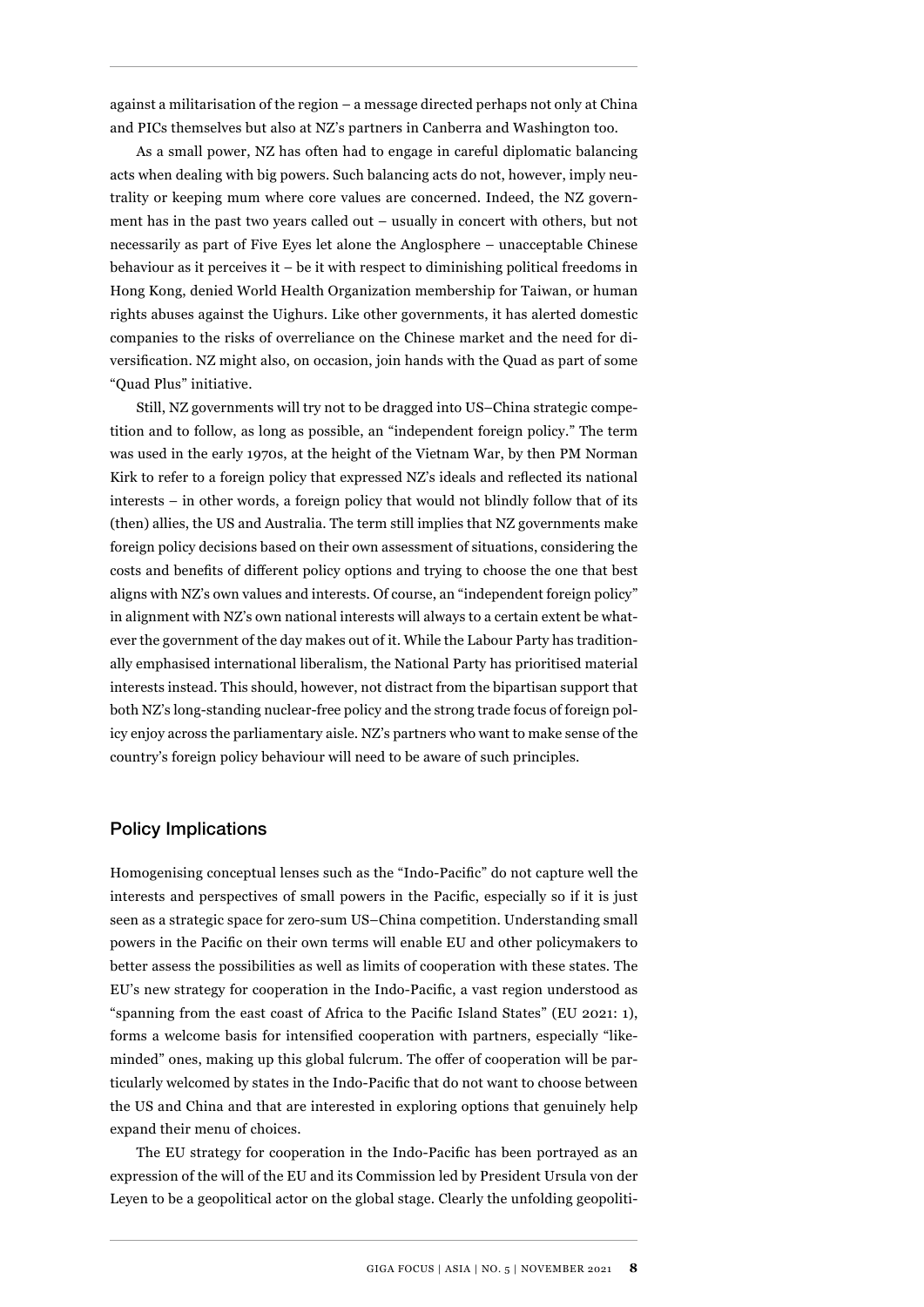cal and geo-economic dynamics in the Indo-Pacific form an important underlying factor in the chosen strategy. The media and pundits have devoted much attention to the strategy's maritime-security angle with its call for a more coordinated naval presence by EU states in the Indo-Pacific. However, the strategy is much broader and multifaceted than suggested by this particular focus. Seven priority areas for EU action are sketched out: sustainable and inclusive prosperity (including tradepolicy action); green transition (including climate-policy action); ocean governance; digital governance and partnerships; connectivity; security and defence; and, finally, human security.

Not all these priority areas will be of equal interest to small Pacific powers. More relevant than the hotly discussed security and defence domain or even the areas of connectivity and digital governance, in which the EU can at most play a complementary role in that part of the Indo-Pacific, will be other realms of cooperation. Given the interests of the Pacific's small powers and the distinct geographic context they exist within, four areas for intensified cooperation stand out – also in terms of being low-hanging fruits. First, in view of the expanded concept of "security" affirmed in the Boe Declaration and given the needs of many countries in the region, human-security issues such as support for local healthcare infrastructures (and current needs in terms of fighting COVID-19) as well as support for natural-disaster preparedness should be top of the EU's agenda regarding cooperation with PICs.

On the other hand, EU trade policy will be high on the agenda for cooperation with NZ. Eleven rounds of negotiations on an EU–NZ FTA have already taken place since mid-2018. While several issues still need to be resolved, a high-quality FTA covering the whole gamut of contemporary trade-related issues seems within reach. Such an FTA, coming on the back of the earlier EU-Japan Economic Partnership Agreement, would signal the EU's determination to advance trade-related cooperation in the Indo-Pacific.

Finally, regarding EU cooperation with both NZ and PICs, green transition and ocean governance – two areas of importance in terms of the United Nations' Sustainable Development Goals – should loom large on the agenda. This could include the early conclusion of Green Alliances with partners in the Pacific that credibly sign up to the goal of climate neutrality by 2050 as well as other ambitious climate and environmental objectives (EU 2021: 8). Given the fact that France, NZ, and individual PICs call huge EEZs their own, there is plenty of room for cooperation on sustainable ocean governance and economy issues too. Examples include combatting overfishing, establishing marine parks to protect biodiversity, fostering conservation efforts, and conducting joint marine-related research. Implementing the strategy for cooperation in the Indo-Pacific promises to be of the greatest and most immediate benefit to both the EU and small Pacific powers when not only their shared interests but also their respective perspectives on the nature of the "Indo-Pacific" are factored in.

## **References**

Ardern, Jacinda (2021), Making way in a post-Covid world, in: *New Zealand International Review*, 46, 5, 7–9, [www.beehive.govt.nz/release/prime-ministers](https://www.beehive.govt.nz/release/prime-ministers-speech-nziia-annual-conference)[speech-nziia-annual-conference](https://www.beehive.govt.nz/release/prime-ministers-speech-nziia-annual-conference) (27 October 2021).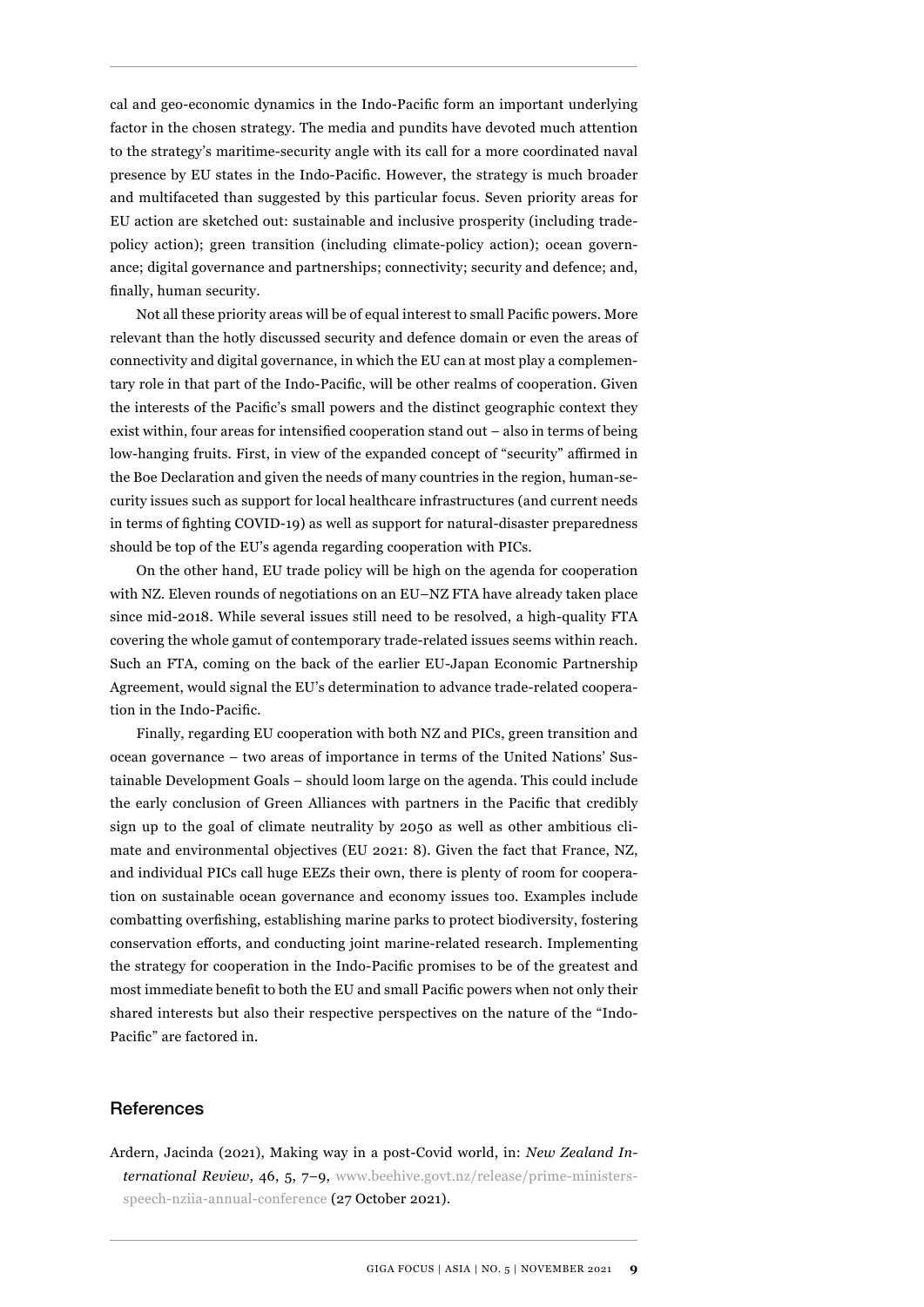- Bisley, Nick (2020), Book Review of Rory Medcalf's Contest for the Indo-Pacific, in: *Australian Foreign Affairs*, 9, 127–130.
- Envall, H. D. P. (2020), The Pacific Islands in Japan's 'Free and Open Indo-Pacific': From 'Slow and Steady' to Strategic Engagement?, in: *Security Challenges*, 16, 1, 65–77.
- EU (European Commission and High Representative of the Union for Foreign Affairs and Security Policy) (2021), *The EU Strategy for Cooperation in the Indo-Pacific, Joint Communication to the European Parliament and the Council*, Brussels, 16 September, JOIN(2021) 24 final, [https://eeas.europa.eu/sites/de](https://eeas.europa.eu/sites/default/files/jointcommunication_2021_24_1_en.pdf) fault/files/jointcommunication 2021 24 1 en.pdf (19 October 2021).
- Heiduk, Felix, and Gudrun Wacker (2020), *From Asia–Pacific to Indo-Pacific: Significance, Implementation and Challenges*, Berlin: German Institute for International and Security Affairs, [www.swp-berlin.org/fileadmin/contents/products/](https://www.swp-berlin.org/fileadmin/contents/products/research_papers/2020RP09_IndoPacific.pdf) [research\\_papers/2020RP09\\_IndoPacific.pdf](https://www.swp-berlin.org/fileadmin/contents/products/research_papers/2020RP09_IndoPacific.pdf) (4 August 2020).
- Kaufmann, Sylvie (2021), No Wonder the French are Angry, in: *International Herald Tribune*, 24 September, 1, 14.
- Köllner, Patrick (2021), *"Micronexit" Overshadows Golden Anniversary of the Pacific Islands Forum*, GIGA Focus Asia, 2, April, [www.giga-hamburg.de/en/](https://www.giga-hamburg.de/en/publications/24403160-micronexit-overshadows-golden-anniversary-pacific-islands-forum/) [publications/24403160-micronexit-overshadows-golden-anniversary-pacific](https://www.giga-hamburg.de/en/publications/24403160-micronexit-overshadows-golden-anniversary-pacific-islands-forum/)[islands-forum/](https://www.giga-hamburg.de/en/publications/24403160-micronexit-overshadows-golden-anniversary-pacific-islands-forum/) (19 October 2021).
- Köllner, Patrick (2020), *Australia and New Zealand Face Up to China in the South Pacific*, GIGA Focus Asia, 3, July, [www.giga-hamburg.de/en/](https://www.giga-hamburg.de/en/publications/20031118-australia-new-zealand-face-china-south-pacific/) [publications/20031118-australia-new-zealand-face-china-south-pacific/](https://www.giga-hamburg.de/en/publications/20031118-australia-new-zealand-face-china-south-pacific/) (19 October 2021).
- Narlikar, Amrita (2016), *"Because They Matter": Recognise Diversity—Globalise Research*, GIGA Focus Global, 1, [www.giga-hamburg.de/en/publications/11565749](https://www.giga-hamburg.de/en/publications/11565749-because-they-matter-recognise-diversity-globalise-research/) [because-they-matter-recognise-diversity-globalise-research/](https://www.giga-hamburg.de/en/publications/11565749-because-they-matter-recognise-diversity-globalise-research/) (27 October 2021).
- PIF (2019), *Boe Declaration Action Plan*, Suva: Pacific Islands Forum Secretariat, [www.forumsec.org/wp-content/uploads/2019/10/BOE-document-Action-Plan.](https://www.forumsec.org/wp-content/uploads/2019/10/BOE-document-Action-Plan.pdf) [pdf](https://www.forumsec.org/wp-content/uploads/2019/10/BOE-document-Action-Plan.pdf) (1 November 2021).
- Sachdeva, Sam (2019), *Where the Pacific Fits in the Security Debate*, Newsroom, 4 June, [www.newsroom.co.nz/2019/06/04/619389/where-the-pacific-fits-in-the](https://www.newsroom.co.nz/2019/06/04/619389/where-the-pacific-fits-in-the-security-debate)[security-debate](https://www.newsroom.co.nz/2019/06/04/619389/where-the-pacific-fits-in-the-security-debate) (27 October 2021).
- Stimson Center (2021), *ASEAN and the Return of Geopolitics to the Indo-Pacific*, webinar, 22 September, [www.stimson.org/event/asean-and-the-return-of-geo](https://www.stimson.org/event/asean-and-the-return-of-geopolitics-to-the-indo-pacific/) [politics-to-the-indo-pacific/](https://www.stimson.org/event/asean-and-the-return-of-geopolitics-to-the-indo-pacific/) (18 October 2021).
- Taylor, Meg (2018), *Keynote Address to the 2018 State of the Pacific Conference*, [www.forumsec.org/2018/09/10/keynote-address-by-secretary-general-meg](https://www.forumsec.org/2018/09/10/keynote-address-by-secretary-general-meg-taylor-to-the-2018-state-of-the-pacific-conference/)[taylor-to-the-2018-state-of-the-pacific-conference/](https://www.forumsec.org/2018/09/10/keynote-address-by-secretary-general-meg-taylor-to-the-2018-state-of-the-pacific-conference/) (29 October 2021).
- U.S. Indo-Pacific Command (2018), *USINDOPACOM Area of Responsibility*, [www.](https://www.pacom.mil/About-USINDOPACOM/USPACOM-Area-of-Responsibility) [pacom.mil/About-USINDOPACOM/USPACOM-Area-of-Responsibility](https://www.pacom.mil/About-USINDOPACOM/USPACOM-Area-of-Responsibility) (19 January 2021).
- Young, Jason (2021), *China Policy and the Five Eyes*, RUSI Commentary, [https://](https://rusi.org/explore-our-research/publications/commentary/china-policy-and-five-eyes) [rusi.org/explore-our-research/publications/commentary/china-policy-and-five](https://rusi.org/explore-our-research/publications/commentary/china-policy-and-five-eyes)[eyes](https://rusi.org/explore-our-research/publications/commentary/china-policy-and-five-eyes) (27 October 2021).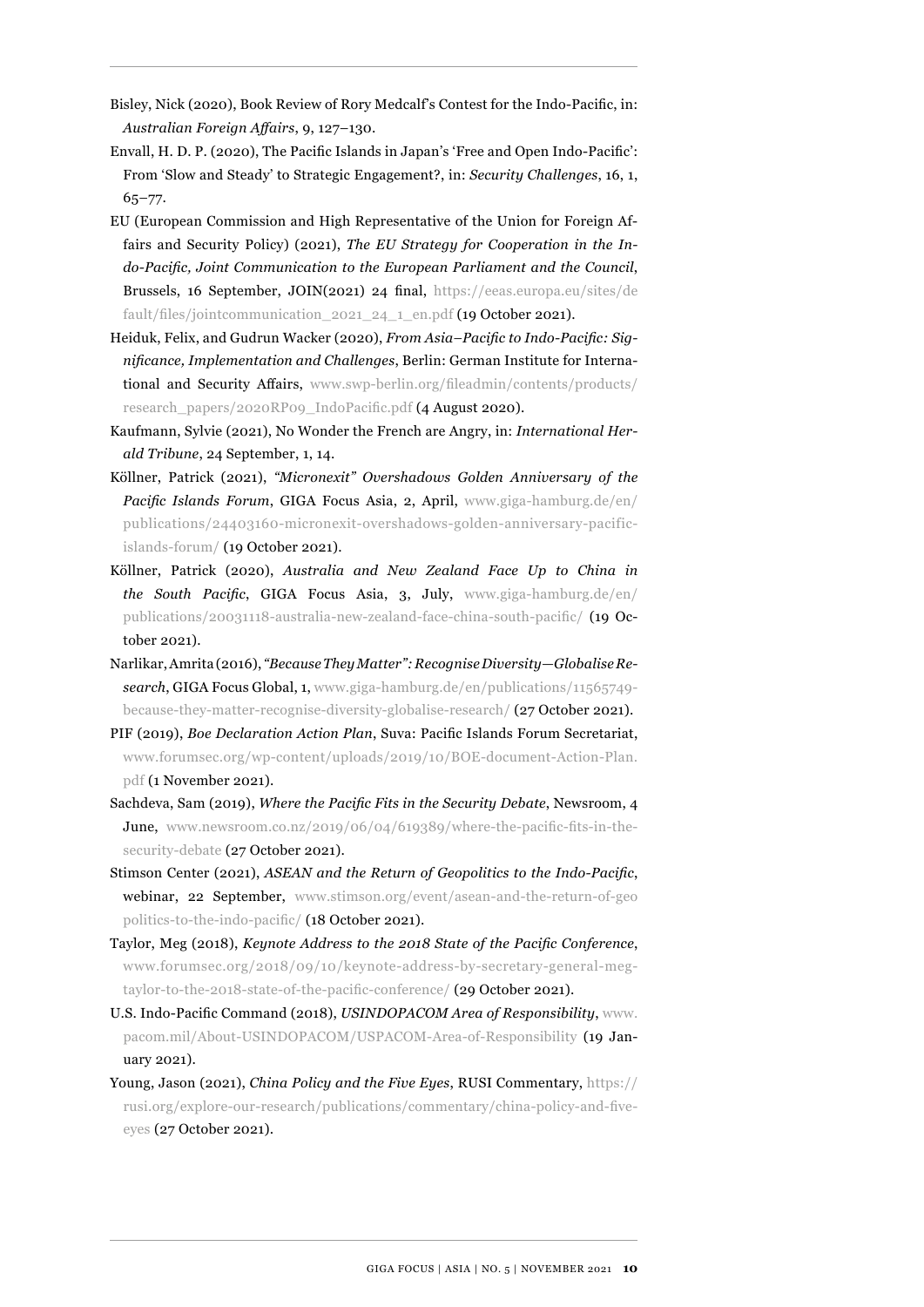## About the Author

Prof. Dr. Patrick Köllner is Vice President of the German Institute for Global and Area Studies (GIGA), Director of the GIGA Institute for Asian Studies, and Professor of Political Science (with a focus on Asian Studies) at the University of Hamburg. His current research focuses on Comparative Area Studies and on Australasian policies towards the PRC and the Pacific.

patrick.koellner@giga-hamburg.de, [www.giga-hamburg.de/en/team/11564795-köllner-patrick/](https://www.giga-hamburg.de/en/team/11564795-köllner-patrick/)

Comments by Oliver Hasenkamp on an earlier version of this text are gratefully acknowledged. Responsibility for the content lies solely with the author.

## Related GIGA Research

GIGA Research Programme 4 "Global Orders and Foreign Policies" examines the implications of the rise of powers such as India and the PRC for regional and global governance. In New Zealand, the GIGA cooperates with the University of Otago. They jointly organised the 2018 Otago Foreign Policy School ([www.giga-hamburg.](https://www.giga-hamburg.de/en/events/11285537-otago-foreign-policy-school) [de/en/events/11285537-otago-foreign-policy-school\)](https://www.giga-hamburg.de/en/events/11285537-otago-foreign-policy-school). An edited volume resulting from the conference, *From Asia-Pacific to Indo-Pacific: Diplomacy in a Contested Region*, will be published by Palgrave Macmillan in November 2021. Parts of this GIGA Focus draw on the introduction to that volume.

## Related GIGA Publications

- Köllner, Patrick (2021), Australia and New Zealand Recalibrate their China Policies: Convergence and Divergence, in: *The Pacific Review*, 34, 3, 405–436.
- Köllner, Patrick (2016), *Towards a Comprehensive Partnership between the EU and New Zealand*, GIGA Focus Asia, 7, November, [www.giga-hamburg.de/en/](https://www.giga-hamburg.de/en/publications/11568942-towards-comprehensive-partnership-between-eu-new-zealand/) [publications/11568942-towards-comprehensive-partnership-between-eu-new](https://www.giga-hamburg.de/en/publications/11568942-towards-comprehensive-partnership-between-eu-new-zealand/)[zealand/](https://www.giga-hamburg.de/en/publications/11568942-towards-comprehensive-partnership-between-eu-new-zealand/).
- Prys-Hansen, Miriam, and Jan Klenke (2021), *Requirements for a Successful COP 26: Commitment, Responsibilities, Trust*, GIGA Focus Global, 7, October, [www.](https://www.giga-hamburg.de/en/publications/28573100-requirements-for-successful-cop-26-commitment-responsibilities-trust/) [giga-hamburg.de/en/publications/28573100-requirements-for-successful-cop-](https://www.giga-hamburg.de/en/publications/28573100-requirements-for-successful-cop-26-commitment-responsibilities-trust/)[26-commitment-responsibilities-trust/](https://www.giga-hamburg.de/en/publications/28573100-requirements-for-successful-cop-26-commitment-responsibilities-trust/).
- Wirth, Christian (2021), Securing the Seas, Securing the State: The Inside/Outside of 'Indo-Pacific' Geopolitics, in: *The Asia-Pacific Journal / Japan Focus*, 19, 3, [https://apjjf.org/2021/3/Wirth.html.](https://apjjf.org/2021/3/Wirth.html)
- Wirth, Christian (2019), Whose 'Freedom of Navigation'? Australia, China, the United States, and the Making of Order in the 'Indo-Pacific', in: *The Pacific Review*, 32, 4, 475–504.